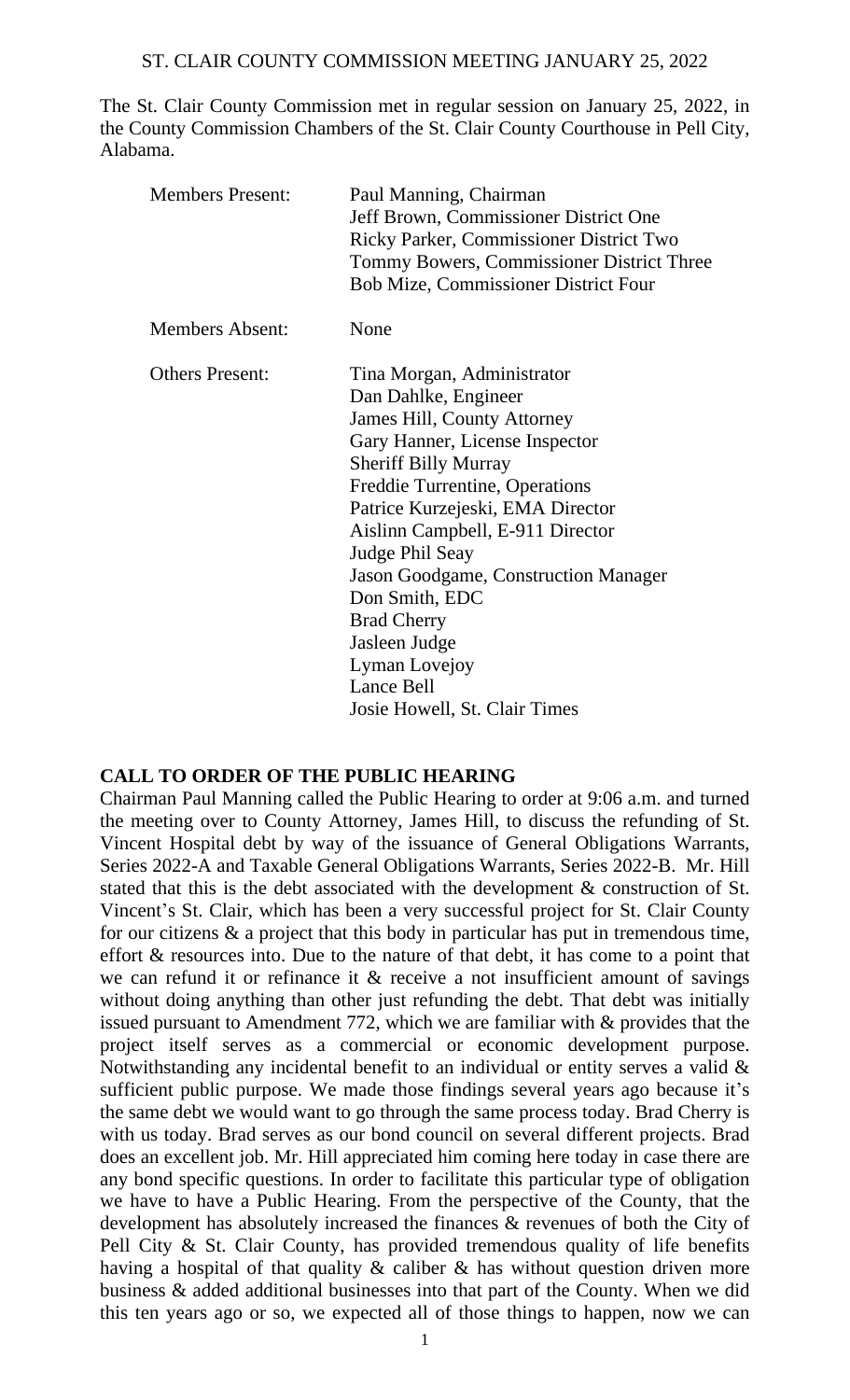look back & recognize, in fact, that they have all happened in reality. So, all that being said, certainly, I would like to open the floor to any comments that anyone may have. Our economic development chairman, Don Smith, is here with us today  $\&$  he was instrumental in that process in the beginning  $\&$  certainly has seen these developments as well. Commissioner Tommy Bowers said the benefits that the hospital being where it is has been tremendous for St. Clair County. I get good comments all the time. Chairman Paul Manning said that the hospital does a good job  $\&$  is above any that you could attend. Mr. Hill said that we will validate these obligations during the Commission meeting & I want to say one other thing, St. Vincent itself has been a tremendous partner with the County. There will be some savings to the hospital, but the vast majority of savings are to the County. St. Vincent has been a partner with St. Clair County Commission to a variety of projects, they are a friend to St. Clair County & have been for the last decade or so. There was no opposition and there being no additional public comment, Chairman Paul Manning closed the Public Hearing at 9:11 a.m.

## **CALL TO ORDER of REGULAR MEETING**

Chairman Manning declared a quorum present at 9:11 a.m. and called the meeting to order.

## **APPROVAL OF AGENDA**

On a motion by Commissioner Mize, seconded by Commissioner Parker, with all voting aye, it was

RESOLVED, that the Agenda be approved as presented.

## **APPROVAL OF MINUTES**

On a motion by Commissioner Bowers, seconded by Commissioner Mize, with all voting aye, it was

RESOLVED, that the minutes of the regular meeting on January 11, 2022, be approved.

#### **ENGINEER'S REPORT**

The first item of the Engineer's report was an informational item updating the road crews.

The next item was to discuss approval of a revised agreement from Long Engineering for a hydraulic study for a bridge replacement on Beulah Circle in the amount of \$58,356.00, the original agreement was approved on the November 23, 2021, meeting in the amount of \$53,056.00. The original surveyor could not fulfill duties, so another surveyor will have to be used. On a motion by Commissioner Bowers, seconded by Commissioner Brown, with all voting aye, it was

RESOLVED, that a revised agreement from Long Engineering for a hydraulic study for a bridge replacement on Beulah Circle in the amount of \$58,356.00 is approved. (Agreement to be made a part of these minutes as Attachment #1)

The next item was to discuss approval to let bid on a used bucket truck for use in various departments. On a motion by Commissioner Bowers, seconded by Commissioner Brown, with all voting aye, it was

RESOLVED, that to let bid on a used bucket truck for use in various departments is approved.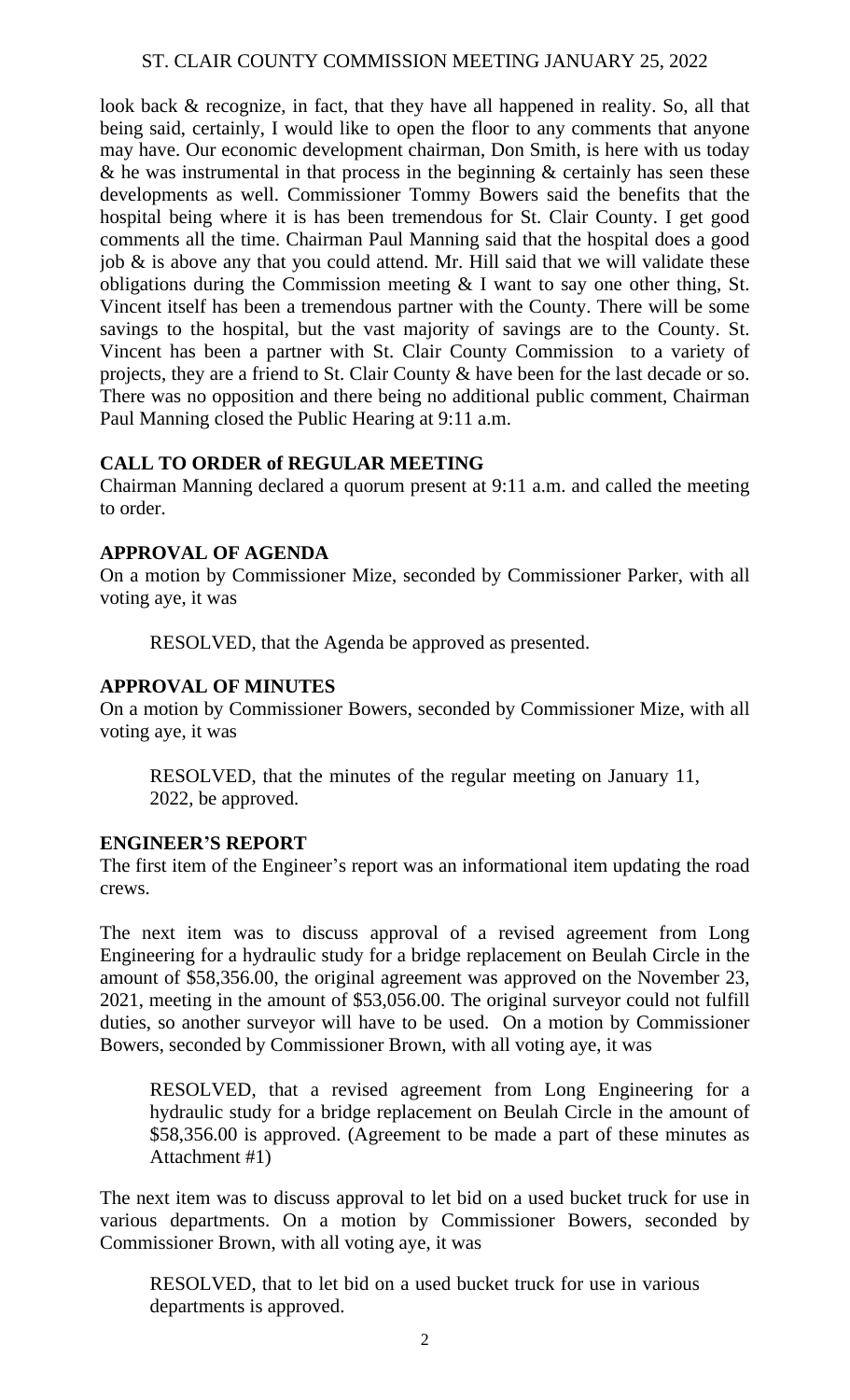## **ADMINISTRATOR'S REPORT**

The first item of the administrator's report was to discuss approving travel requests as presented in the work session. On a motion by Commissioner Brown, seconded by Commissioner Mize, with all voting aye, it was

RESOLVED, that the travel requests as presented in the work session are approved. (List to be made a part of these minutes as Attachment #2)

## **COUNTY ATTORNEY'S REPORT**

The first item of the County Attorney's report was to discuss adopting Resolution 2022-28 for local legislation to add one registrar to the Board of Registrars for St. Clair County. On a motion by Commissioner Brown, seconded by Commissioner Bowers, with all voting aye, it was

RESOLVED, that adopting Resolution 2022-28 for local legislation to add one registrar to the Board of Registrars for St. Clair County is approved. (Resolution to be made a part of these minutes as Attachment #3)

The next item was to discuss the request of Nikki Major, Commission Office employee, for approval of Declaration of Emergency Sick leave. On a motion by Commissioner Mize, seconded by Commissioner Bowers, with all voting aye, it was

RESOLVED, that the request of Nikki Major, Commission Office employee, for Declaration of Emergency Sick leave be approved.

#### **OLD BUSINESS**

The first item of Old business was to discuss the Safety & Operations Manager Contract position that was tabled from the Dec. 28, 2021 & January 11, 2022 Commission meetings. The position will be kept on the books, but the position will not be filled at this time.

Consider not filling the Safety & Operations Manager Contract position. On a motion by Commissioner Mize, seconded by Commissioner Bowers, with all voting aye, it was

RESOLVED, that the Safety & Operations Manager Contract position that was tabled from Dec. 28, 2021 & January 11, 2022 Commission meetings be kept on the books, but not be filled at this time is approve.

#### **NEW BUSINESS**

The first item of New Business was to discuss adopting Resolution 2022-24 & Order Authorizing the Issuance of General Obligations Warrants, Series 2022-A. On a motion by Commissioner Mize, seconded by Commissioner Parker, with all voting aye, it was

RESOLVED, that adopting Resolution 2022-24 & Order Authorizing the Issuance of General Obligations Warrants, Series 2022-A is approved. (Resolution to be made a part of these minutes as Attachment #4)

The next item was to discuss adopting Resolution 2022-25 & Order Authorizing the Issuance of Taxable General Obligations Warrants, Series 2022-B. On a motion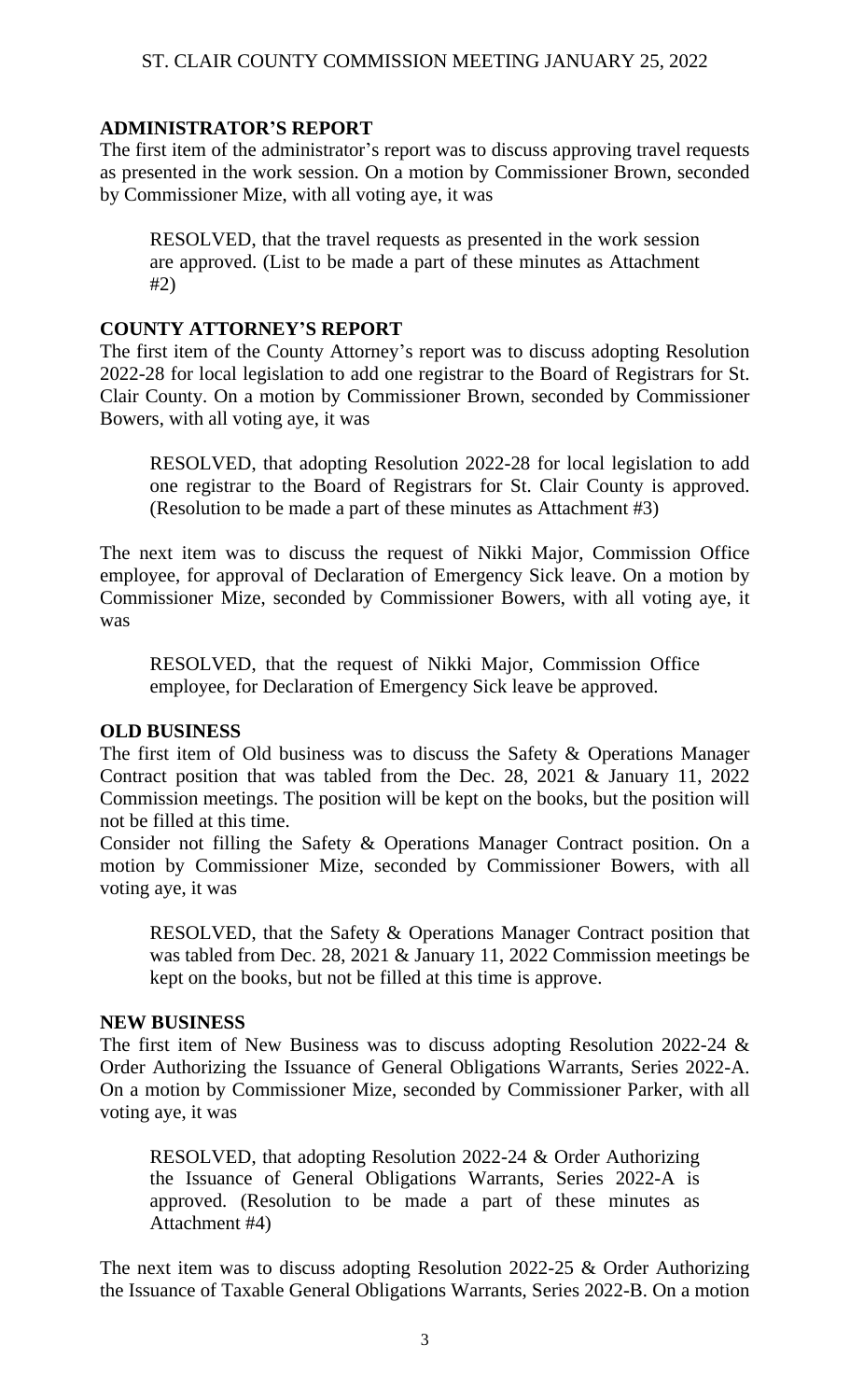by Commissioner Parker, seconded by Commissioner Bowers, with all voting aye, it was

RESOLVED, that adopting Resolution 2022-25 & Order Authorizing the Issuance of Taxable General Obligations Warrants, Series 2022-B is approved. (Resolution to be made a part of these minutes as Attachment #5)

The next item was to discuss approval adopting Resolution 2022-27 and agreement moving Precinct 16 from Cook Springs VFD to Cook Springs Baptist Church. On a motion by Commissioner Mize, seconded by Commissioner Parker, with all voting aye, it was

RESOLVED, that adopting Resolution 2022-27 moving Precinct 16 from Cook Springs VFD to Cook Springs Baptist Church is approved. (Resolution to be made a part of these minutes as Attachment #6)

The next item was to discuss approval of a quote from Leeds-Stained Glass to replace flooring at the Juvenile Detention Office & Juvenile Detention hallway of the Pell City Courthouse in the estimated amount of \$8,150.00. On a motion by Commissioner Parker, seconded by Commissioner Brown, with all voting aye, it was

RESOLVED, that a quote from Leeds-Stained Glass to replace flooring at the Juvenile Detention Office & Juvenile Detention hallway of the Pell City Courthouse in the estimated amount of \$8,150.00 is approved.

The next item was to discuss ratifying the purchase of 1000 COVID tests from Lawmen Supply Company for use in the jail in the estimated amount of \$13,120.00 using American Rescue Funds. On a motion by Commissioner Bowers, seconded by Commissioner Brown, with all voting aye, it was

RESOLVED, that ratifying the purchase of 1000 COVID tests from Lawmen Supply Company for use in the jail in the estimated amount of \$13,120.00 using American Rescue Funds is approved. (Invoice to be made a part of these minutes as Attachment #7)

The next item was to discuss approval to renew Tina Martin's employment contract for one year. On a motion by Commissioner Bowers, seconded by Commissioner Mize, with all voting aye, it was

RESOLVED, that renewing Tina Martin's employment contract for one year is approved. (Contract to be made a part of these minutes as Attachment #8)

The next item was to discuss approval of the request of Jason Goodgame, Construction Manager, to pay an invoice without a P.O. to Allen Service Company in the amount of \$3,263.84 for work at the Operations Center that wasn't included in the bid. On a motion by Commissioner Mize, seconded by Commissioner Brown, with all voting aye, it was

RESOLVED, that the request of Jason Goodgame, Construction Manager, to pay an invoice without a P.O. to Allen Service Company in the amount of \$3,263.84 for work at the Operations Center is approved.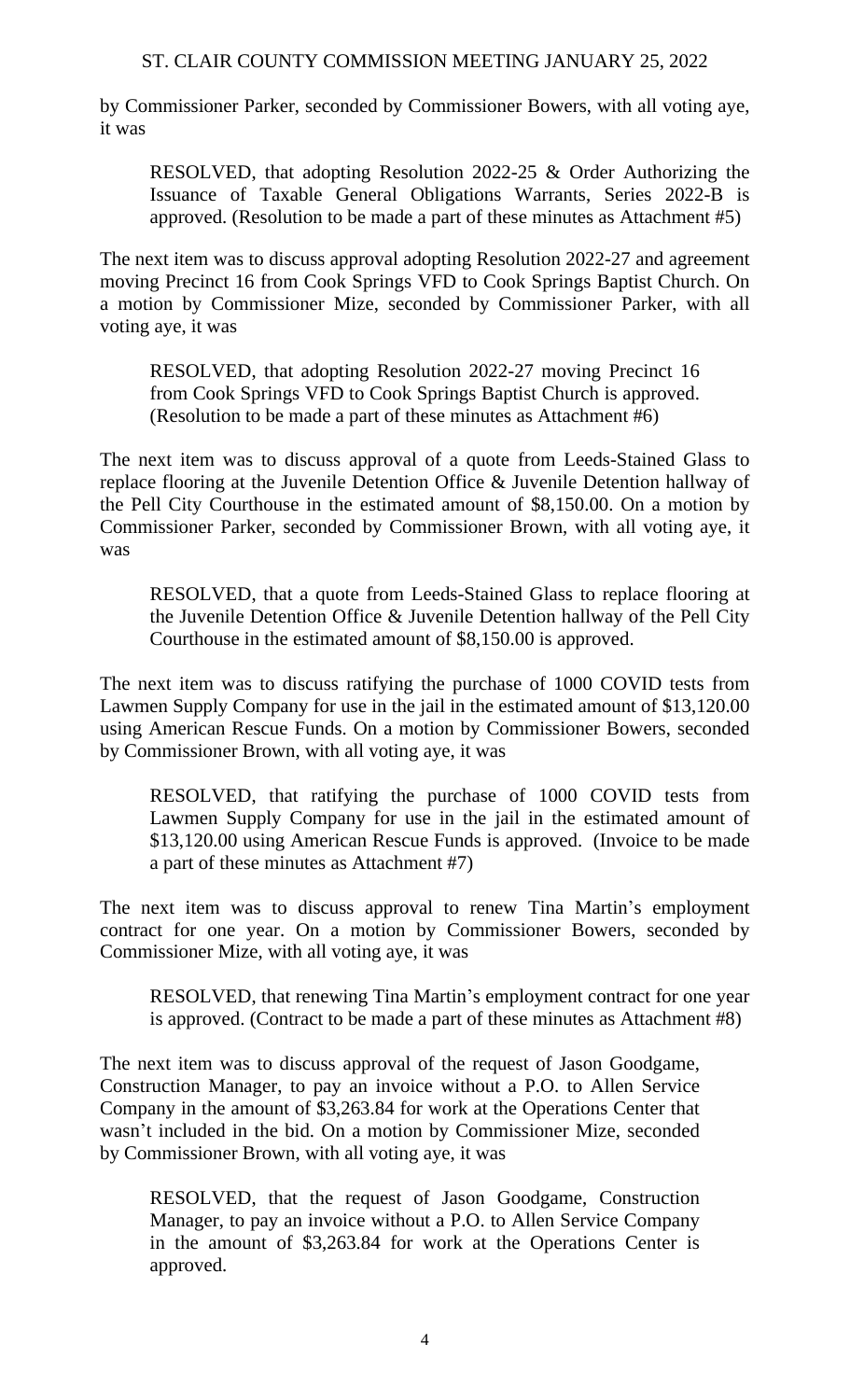The next item was to discuss the request of Patrice Kurzejeski, EMA Director, to purchase 250 weather radios to distribute before the Spring weather season in the estimated amount of \$6,225.00, which includes batteries. This will require a budget amendment. On a motion by Commissioner Parker, seconded by Commissioner Brown, with all voting aye, it was

RESOLVED, that the request of Patrice Kurzejeski, EMA Director, to purchase 250 weather radios to distribute before the Spring weather season in the estimated amount of \$6,225.00, which includes batteries & this will require a budget amendment is approved.

The next item was to discuss adopting Resolution 2022-26 appointing Roddy Wolfe as the new Safety Coordinator. On a motion by Commissioner Mize, seconded by Commissioner Bowers, with all voting aye except Commissioner Brown, who abstained, it was

RESOLVED, that adopting Resolution 2022-26 appointing Roddy Wolfe as the new Safety Coordinator be approved. (Resolution to be made a part of these minutes as Attachment #9)

The next item was to discuss approval creating  $\&$  posting a new Maintenance Building & Grounds position. On a motion by Commissioner Parker, seconded by Commissioner Bowers, with all voting aye, it was

RESOLVED, that creating & posting a new Maintenance Building & Grounds position is approved. (Job description to be made a part of these minutes as Attachment #10)

The next item was to discuss approval to renew the Gorrie-Regan contract for three years. On a motion by Commissioner Parker, seconded by Commissioner Brown, with all voting aye, it was

RESOLVED, that renewing the Gorrie-Regan contract for three years is approved. (Contract to be made a part of these minutes as Attachment #11)

The next item was to discuss approval to renew the Smartfusion contract for three years. On a motion by Commissioner Bowers, seconded by Commissioner Mize, with all voting aye, it was

RESOLVED, that renewing the Smartfusion contract for three year is approved. (Contract to be made a part of these minutes as Attachment #12)

The next item was to discuss approval to renew the Vulcan contract for boilers at the Pell City Courthouse for one year. On a motion by Commissioner Mize, seconded by Commissioner Parker, with all voting aye, it was

RESOLVED, that renewing the Vulcan contract for boilers at the Pell City Courthouse for one year is approved. (Contract to be made a part of these minutes as Attachment #13)

The next item was to discuss approval of the request of Property Manager, Roddy Wolfe, to declare a 2005 Ford F550 Bucket Truck as surplus and sell on Gov.deals.com. On a motion by Commissioner Brown, seconded by Commissioner Bowers, with all voting aye, it was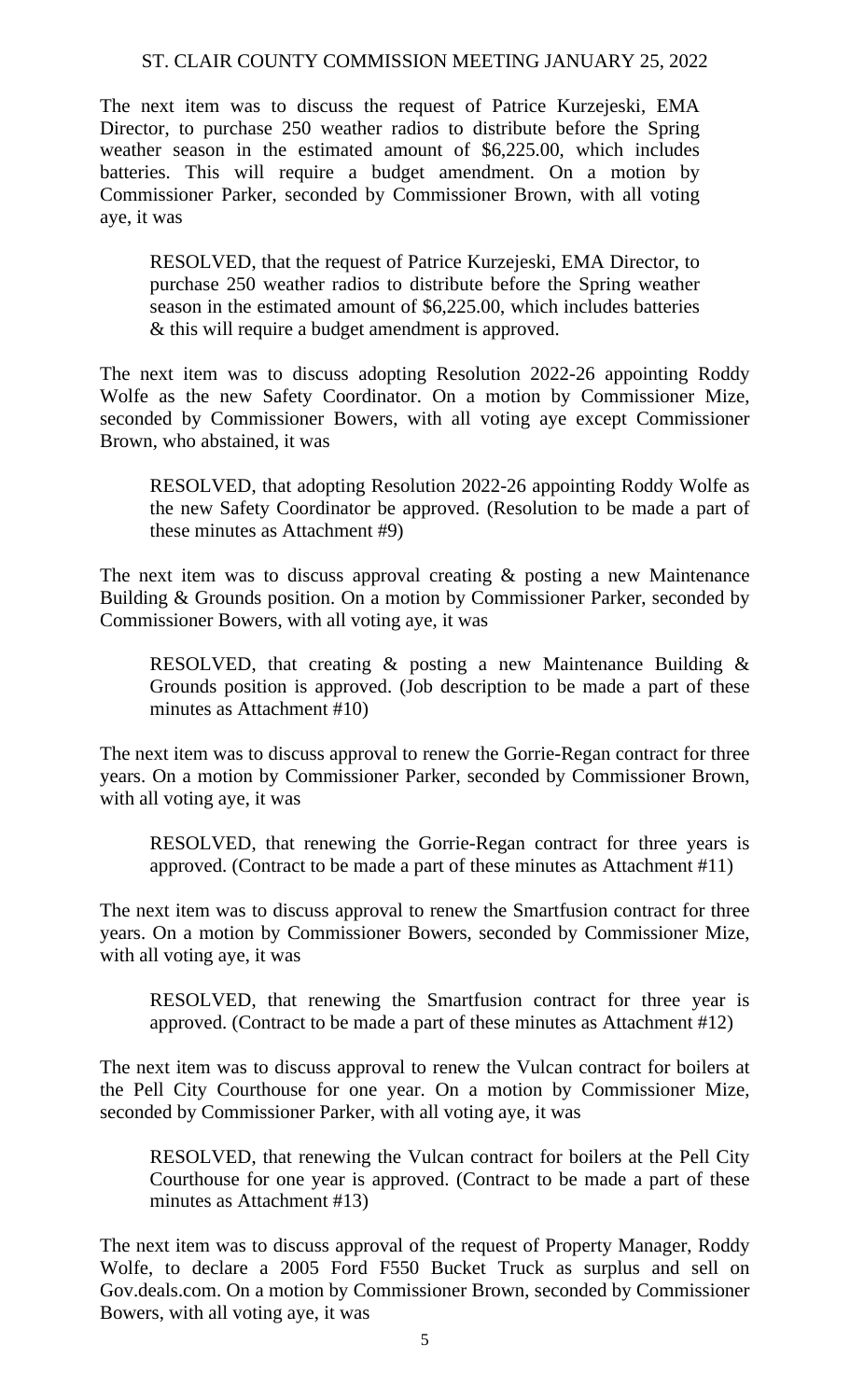RESOLVED, that the request of Property Manager, Roddy Wolfe, to declare a 2005 Ford F550 Bucket Truck as surplus and sell on Gov.deals.com. is approved. (Document to be made a part of these minutes as Attachment #14)

The next item was to discuss an amendment to the Auburn University/Alabama Cooperative Extension agreement changing the amount from \$339.825.00 to \$331,825.00. On a motion by Commissioner Parker, seconded by Commissioner Mize, with all voting aye, it was

RESOLVED, that an amendment to the Auburn University/Alabama Cooperative Extension agreement changing the amount from \$339.825.00 to \$331,825.00 be approved. (Contract to be made a part of these minutes as Attachment #15)

The next item was to discuss approval to ratify Chairman Paul Manning's signature on a proposal from Daikin to repair the HVAC system in the Ashville Courthouse in the estimated amount of \$6,839.32. On a motion by Commissioner Parker, seconded by Commissioner Bowers, with all voting aye, it was

RESOLVED, that ratifying Chairman Paul Manning's signature on a proposal from Daikin to repair the HVAC system in the Ashville Courthouse in the estimated amount of \$6,839.32 is approved.

## **Board Appointments**

The next item was to discuss board appointments. Commissioner Brown made a motion to appoint Tammy Huey to the St. Clair County Department of Human Resources Board (DHR) with her term expiring January 25, 2028. Motion was seconded by Commissioner Parker, with all voting aye, it was

RESOLVED, that the request to appoint Tammy Huey to the St. Clair DHR Board with her term expiring January 25, 2028 is approved.

The next item for discussion was to approve payment of the monthly bills. On a motion by Commissioner Mize seconded by Commissioner Brown, with all voting aye, it was

RESOLVED, that the monthly bills be approved for payment with the exception of those that are questioned by the Commission before the close of business today.

There being no further business, the meeting adjourned, subject to call, at approximately 9:26 a.m. On a motion by Commissioner Parker, seconded by Commissioner Brown, with all voting aye.

## {SIGNATURE PAGE TO FOLLOW}